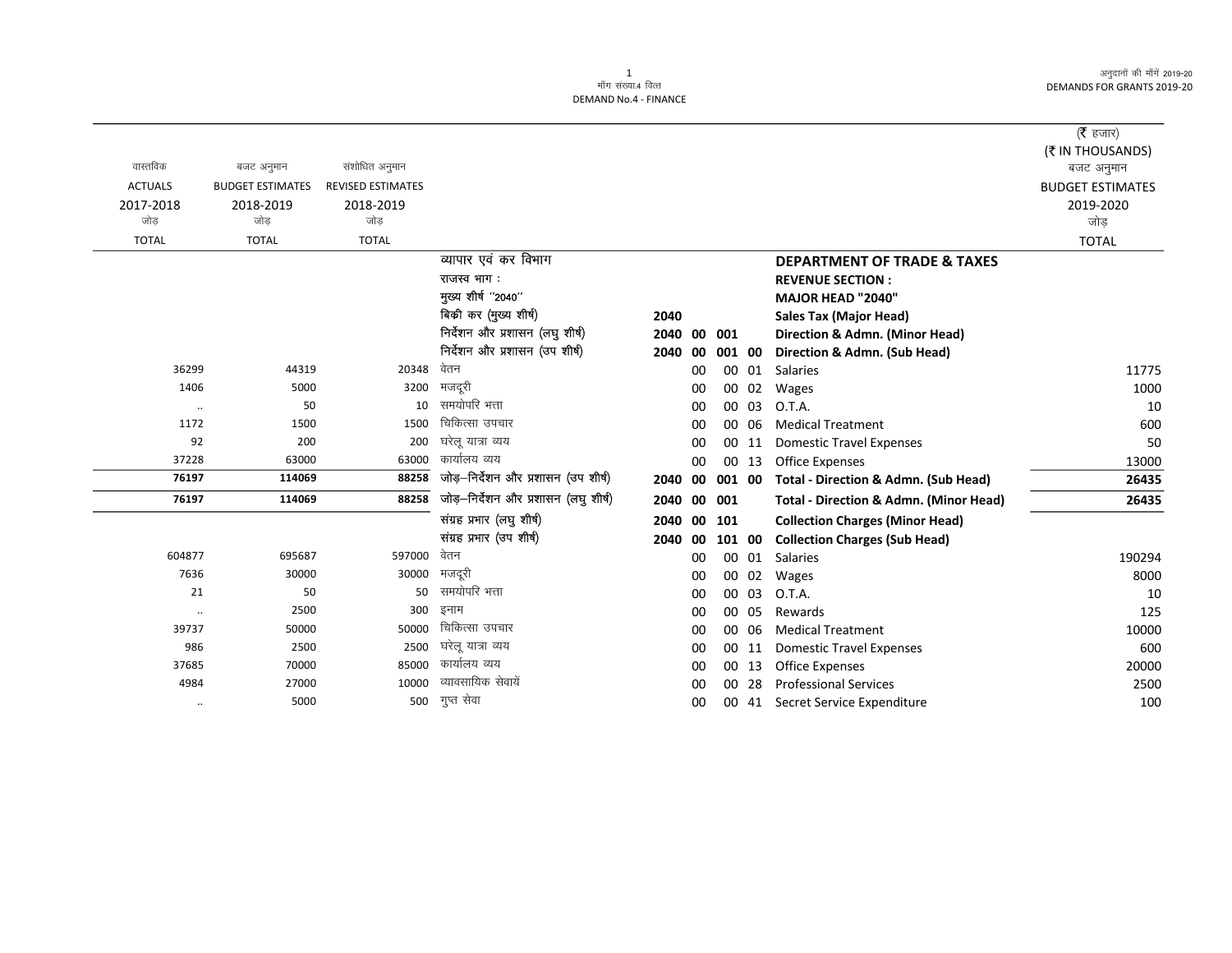|                |                              |                          |                                           |      |    |                |       |                                                      | ( $\bar{\tau}$ हजार)    |
|----------------|------------------------------|--------------------------|-------------------------------------------|------|----|----------------|-------|------------------------------------------------------|-------------------------|
|                |                              |                          |                                           |      |    |                |       |                                                      | (₹ IN THOUSANDS)        |
| वास्तविक       | बजट अनुमान                   | संशोधित अनुमान           |                                           |      |    |                |       |                                                      | बजट अनुमान              |
| <b>ACTUALS</b> | <b>BUDGET ESTIMATES</b>      | <b>REVISED ESTIMATES</b> |                                           |      |    |                |       |                                                      | <b>BUDGET ESTIMATES</b> |
| 2017-2018      | 2018-2019                    | 2018-2019                |                                           |      |    |                |       |                                                      | 2019-2020               |
| जोड            | जोड                          | जोड                      |                                           |      |    |                |       |                                                      | जोड                     |
| <b>TOTAL</b>   | <b>TOTAL</b>                 | <b>TOTAL</b>             |                                           |      |    |                |       |                                                      | <b>TOTAL</b>            |
|                |                              |                          | अन्य प्रभार                               |      | 00 |                |       | 00 50 Other Charges                                  |                         |
|                |                              |                          | स्वीकृत                                   |      |    |                |       | Voted                                                |                         |
|                | 1000<br>$\ddot{\phantom{0}}$ | 1000                     | भारित                                     |      |    |                |       | Charged                                              |                         |
| 695926         | 883737                       | 776350                   | जोड़—संग्रह प्रभार (उप शीर्ष)             |      |    |                |       | 2040 00 101 00 Total - Collection Charges (Sub Head) | 231629                  |
| 695926         | 882737                       | 775350                   | स्वीकृत                                   |      |    |                |       | Voted                                                | 231629                  |
|                | 1000<br>$\ddotsc$            | 1000                     | भारित                                     |      |    |                |       | Charged                                              | $\bullet\bullet$        |
| 695926         | 883737                       | 776350                   | जोड़—संग्रह प्रभार (लघु शीर्ष)            |      |    | 2040 00 101    |       | <b>Total - Collection Charges (Minor Head)</b>       | 231629                  |
| 695926         | 882737                       | 775350                   | स्वीकृत                                   |      |    |                |       | <b>Voted</b>                                         | 231629                  |
|                | 1000<br>$\ldots$             | 1000                     | गारित                                     |      |    |                |       | Charged                                              | $\cdots$                |
|                |                              |                          | अन्य व्यय (लघु शीर्ष)                     |      |    | 2040 00 800    |       | <b>Other Expenditure (Minor Head)</b>                |                         |
|                |                              |                          | कर नीति निर्धारण में सहायता के लिए        | 2040 |    | 00 800 96      |       | <b>Studies by Consultants as aid to Tax Policy</b>   |                         |
|                |                              |                          | सलाहकारों द्वारा अध्ययन (उप शीर्ष)        |      |    |                |       | formulation (Sub Head)                               |                         |
|                | 5000<br>$\ldots$             | 1000                     | व्यावसायिक सेवायें                        |      | 96 |                | 00 28 | <b>Professional Services</b>                         |                         |
|                | 5000<br>$\ddotsc$            | 1000                     | जोड़- कर नीति निर्धारण में सहायता के      |      |    | 2040 00 800 96 |       | Total - Studies by Consultants as aid to Tax         |                         |
|                |                              |                          | लिए सलाहकारों द्वारा अध्ययन (उप शीर्ष)    |      |    |                |       | <b>Policy formulation (Sub Head)</b>                 |                         |
|                |                              |                          | कर्मचारियों, दुकानदारों एवं उपभोक्ताओं को |      |    | 2040 00 800 88 |       | <b>Educational Training of Staff, Dealers and</b>    |                         |
|                |                              |                          | वैट का शैक्षणिक प्रशिक्षण (उप शीर्ष)      |      |    |                |       | <b>Consumers of Value Added Tax (Sub Head)</b>       |                         |
|                | 5000                         | 3500                     | कार्यालय व्यय                             |      | 88 |                | 00 13 | <b>Office Expenses</b>                               |                         |
|                | 5000<br>$\ddot{\phantom{0}}$ | 3500                     | जोड़– कर्मचारियों, दुकानदारों एवं         | 2040 |    | 00 800 88      |       | <b>Total - Educational Training of Staff,</b>        | $\cdots$                |
|                |                              |                          | उपभोक्ताओं को वैट का शैक्षणिक प्रशिक्षण   |      |    |                |       | <b>Dealers and Consumers of Value Added</b>          |                         |
|                |                              |                          | (उप शीर्ष)                                |      |    |                |       | Tax (Sub Head)                                       |                         |
|                |                              |                          | वैट प्रणाली को लागू करना (उप शीर्ष)       |      |    | 2040 00 800 87 |       | <b>Implementation of Value Added Tax</b>             |                         |
|                |                              |                          |                                           |      |    |                |       | system (Sub Head)                                    |                         |
| 8244           | 10000                        | 10000                    | कार्यालय व्यय                             |      | 87 |                | 00 13 | Office Expenses                                      |                         |
| 8244           | 10000                        | 10000                    | जोड़— वैट प्रणाली को लागू करना (उप        | 2040 | 00 | 800 87         |       | <b>Total - Implementation of Value Added</b>         |                         |
|                |                              |                          | शीर्ष)                                    |      |    |                |       | Tax system (Sub Head)                                |                         |
|                |                              |                          |                                           |      |    |                |       |                                                      |                         |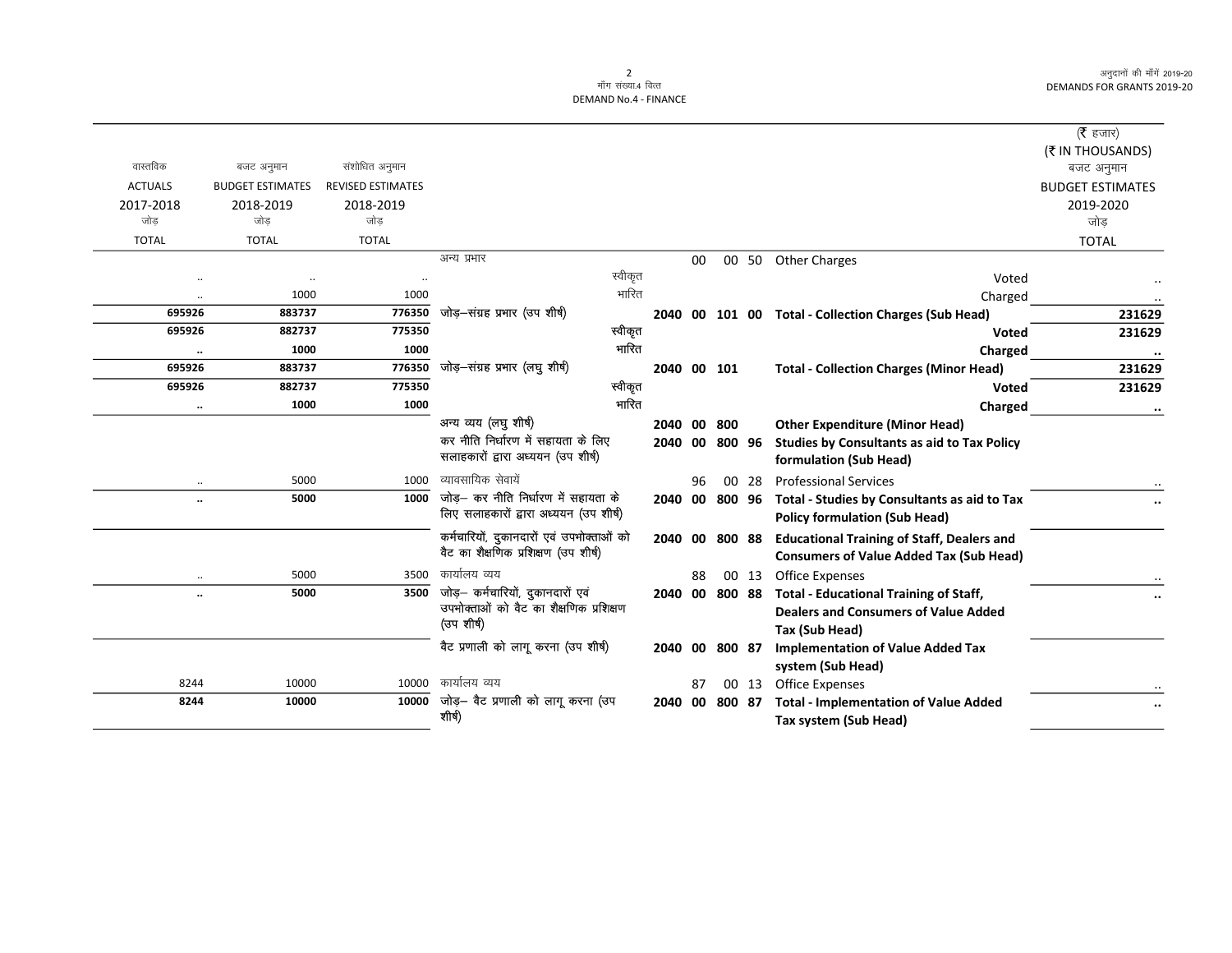|                      |                         |                   |                                                     |             |    |                |       |                                                         | ( $\bar{\tau}$ हजार)    |
|----------------------|-------------------------|-------------------|-----------------------------------------------------|-------------|----|----------------|-------|---------------------------------------------------------|-------------------------|
|                      |                         |                   |                                                     |             |    |                |       |                                                         | (₹ IN THOUSANDS)        |
| वास्तविक             | बजट अनुमान              | संशोधित अनुमान    |                                                     |             |    |                |       |                                                         | बजट अनुमान              |
| <b>ACTUALS</b>       | <b>BUDGET ESTIMATES</b> | REVISED ESTIMATES |                                                     |             |    |                |       |                                                         | <b>BUDGET ESTIMATES</b> |
| 2017-2018            | 2018-2019               | 2018-2019         |                                                     |             |    |                |       |                                                         | 2019-2020               |
| जोड                  | जोड                     | जोड               |                                                     |             |    |                |       |                                                         | जोड                     |
| <b>TOTAL</b>         | <b>TOTAL</b>            | <b>TOTAL</b>      |                                                     |             |    |                |       |                                                         | <b>TOTAL</b>            |
|                      |                         |                   | प्रिंट और इलेक्ट्रानिक मीडिया के माध्यम से          |             |    | 2040 00 800 82 |       | Publicity and awareness campaign through                |                         |
|                      |                         |                   | प्रचार एवं जागरूकता अभियान (उप शीर्ष)               |             |    |                |       | print and electronic media (Sub Head)                   |                         |
| 128                  | 1000                    |                   | विज्ञापन व प्रचार                                   |             | 82 |                |       | 00 26 Advertisement & Publicity                         |                         |
| 128                  | 1000                    |                   | जोड़- प्रिंट और इलेक्ट्रानिक मीडिया के              |             |    |                |       | 2040 00 800 82 Total - Publicity and awareness campaign |                         |
|                      |                         |                   | माध्यम से प्रचार एवं जागरूकता अभियान<br>(उप शीर्ष)  |             |    |                |       | through print and electronic media (Sub                 |                         |
|                      |                         |                   |                                                     |             |    |                |       | Head)                                                   |                         |
|                      |                         |                   | बिकी कर विभाग के प्रशासन में ढांचागत                | 2040        |    |                |       | 00 800 81 Structural changes in VAT Department's        |                         |
|                      |                         |                   | बदलाव (उप शीर्ष)                                    |             |    |                |       | administration (Sub Head)                               |                         |
| 92323                | 96788                   | 96592 वेतन        |                                                     |             | 81 |                | 00 01 | Salaries                                                | 106765                  |
| 10                   | 50                      |                   | समयोपरि भत्ता                                       |             | 81 |                | 00 03 | O.T.A.                                                  |                         |
| 2048                 | 3200                    | 53200             | चिकित्सा उपचार                                      |             | 81 |                | 00 06 | <b>Medical Treatment</b>                                | 53200                   |
| 115                  | 300                     | 300               | घरेलू यात्रा व्यय                                   |             | 81 |                | 00 11 | <b>Domestic Travel Expenses</b>                         | 300                     |
|                      | 200                     | 200               | विदेश यात्रा व्यय                                   |             | 81 |                | 00 12 | <b>Foreign Travel Expenses</b>                          | 200                     |
| 94496                | 100538                  | 150292            | जोड़-बिकी कर विभाग के प्रशासन में                   | 2040        | 00 |                |       | 800 81 Total - Structural changes in VAT                | 160465                  |
|                      |                         |                   | ढांचागत बदलाव (उप शीर्ष)                            |             |    |                |       | <b>Department's administration (Sub Head)</b>           |                         |
|                      |                         |                   | कम्प्यूटरीकरण प्रणाली (उप शीर्ष)                    | 2040        | 00 |                |       | 800 80 Computerisation System (Sub Head)                |                         |
| 21092                | 39456                   | 25900             | वेतन                                                |             | 80 |                | 00 01 | Salaries                                                | 40031                   |
| 18689                | 35000                   | 40000             | मजदूरी                                              |             | 80 |                | 00 02 | Wages                                                   | 40000                   |
| 2698                 | 3200                    | 3200              | चिकित्सा उपचार                                      |             | 80 |                | 00 06 | <b>Medical Treatment</b>                                | 4000                    |
| 103                  | 200                     | 200               | घरेलू यात्रा व्यय                                   |             | 80 |                | 00 11 | <b>Domestic Travel Expenses</b>                         | 200                     |
| 82899                | 180000                  | 130000            | कार्यालय व्यय                                       |             | 80 |                | 00 13 | <b>Office Expenses</b>                                  | 200000                  |
| 125481               | 257856                  | 199300            | जोड़—कम्प्यूटरीकरण प्रणाली (उप शीर्ष)               | 2040        |    |                |       | 00 800 80 Total - Computerisation System (Sub Head)     | 284231                  |
|                      |                         |                   | उपयोगकर्ता प्रभार - जी एस टी एन (उप<br>शीर्ष)       | 2040        |    |                |       | 00 800 76 User Charges - GSTN (Sub Head)                |                         |
| $\ddot{\phantom{a}}$ | 1000                    | 1000              | व्यावसायिक सेवायें                                  |             | 76 |                | 00 28 | <b>Professional Services</b>                            |                         |
| 165200               | 220000                  | 200000            | अंशदान                                              |             | 76 |                |       | 00 32 Contribution                                      |                         |
| 165200               | 221000                  | 201000            | जोड़- उपयोगकर्ता प्रभार - जी एस टी<br>एन (उप शीर्ष) | 2040        |    |                |       | 00 800 76 Total - User Charges - GSTN (Sub Head)        | $\ddot{\phantom{a}}$    |
| 393549               | 600394                  | 565092            | जोड़-अन्य व्यय (लघु शीर्ष)                          | 2040 00 800 |    |                |       | <b>Total - Other Expenditure (Minor Head)</b>           | 444696                  |
|                      |                         |                   |                                                     |             |    |                |       |                                                         |                         |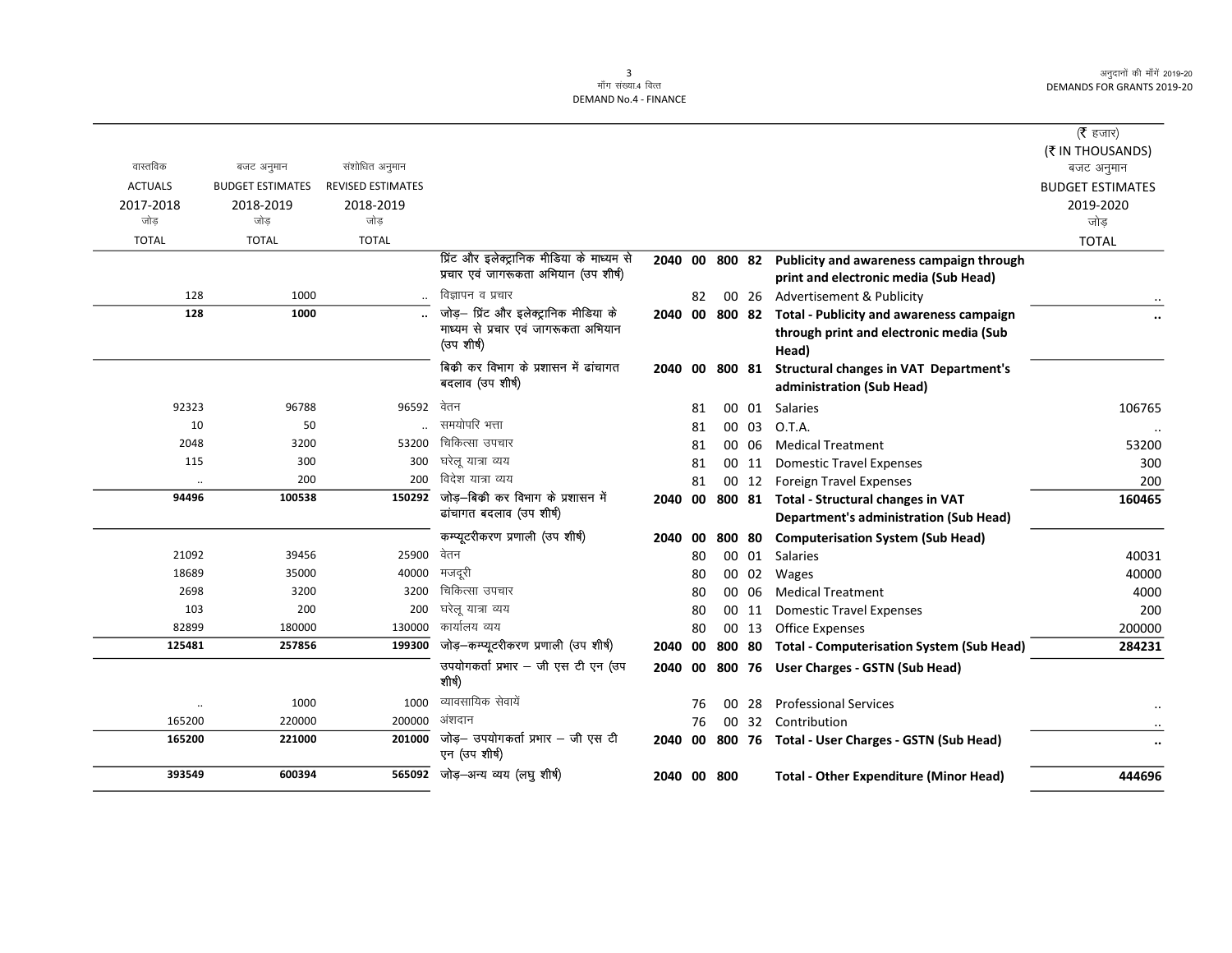|                      |                         |                          |                                      |         |         |    |        |       |                                                   | ( <b>रै</b> हजार)       |
|----------------------|-------------------------|--------------------------|--------------------------------------|---------|---------|----|--------|-------|---------------------------------------------------|-------------------------|
|                      |                         |                          |                                      |         |         |    |        |       |                                                   | (₹ IN THOUSANDS)        |
| वास्तविक             | बजट अनुमान              | संशोधित अनुमान           |                                      |         |         |    |        |       |                                                   | बजट अनुमान              |
| <b>ACTUALS</b>       | <b>BUDGET ESTIMATES</b> | <b>REVISED ESTIMATES</b> |                                      |         |         |    |        |       |                                                   | <b>BUDGET ESTIMATES</b> |
| 2017-2018            | 2018-2019               | 2018-2019                |                                      |         |         |    |        |       |                                                   | 2019-2020               |
| जोड                  | जोड                     | जोड                      |                                      |         |         |    |        |       |                                                   | जोड़                    |
| <b>TOTAL</b>         | <b>TOTAL</b>            | <b>TOTAL</b>             |                                      |         |         |    |        |       |                                                   | <b>TOTAL</b>            |
| 1165672              | 1598200                 | 1429700                  | जोड़-मुख्य शीर्ष "2040"              |         | 2040    |    |        |       | <b>TOTAL - MAJOR HEAD"2040"</b>                   | 702760                  |
| 1165672              | 1597200                 | 1428700                  |                                      | स्वीकृत |         |    |        |       | Voted                                             | 702760                  |
| $\ddot{\phantom{0}}$ | 1000                    | 1000                     |                                      | भारित   |         |    |        |       | Charged                                           | $\cdots$                |
|                      |                         |                          | मुख्य शीर्ष "2043"                   |         |         |    |        |       | <b>MAJOR HEAD "2043"</b>                          |                         |
|                      |                         |                          | राज्य माल और सेवा कर के तहत संग्रह   |         | 2043    |    |        |       | <b>Collection Charges under State Goods &amp;</b> |                         |
|                      |                         |                          | शुल्क (मुख्य शीर्ष)                  |         |         |    |        |       | <b>Services Tax (Major Head)</b>                  |                         |
|                      |                         |                          | निर्देशन और प्रशासन (लघु शीर्ष)      |         | 2043    | 00 | 001    |       | Direction & Admn. (Minor Head)                    |                         |
|                      |                         |                          | निर्देशन और प्रशासन (उप शीर्ष)       |         | 2043 00 |    | 001 98 |       | Direction & Admn. (Sub Head)                      |                         |
|                      |                         | $\ldots$                 | वेतन                                 |         |         | 98 |        | 00 01 | Salaries                                          | 35388                   |
|                      |                         |                          | मजदरी                                |         |         | 98 |        | 00 02 | Wages                                             | 3000                    |
|                      | $\cdot$                 |                          | समयोपरि भत्ता                        |         |         | 98 |        | 00 03 | O.T.A.                                            | 40                      |
|                      | $\cdot$                 |                          | चिकित्सा उपचार                       |         |         | 98 |        | 00 06 | <b>Medical Treatment</b>                          | 1900                    |
|                      | $\ddotsc$               | $\ddotsc$                | घरेलू यात्रा व्यय                    |         |         | 98 |        | 00 11 | <b>Domestic Travel Expenses</b>                   | 150                     |
| $\ddotsc$            | $\cdot\cdot$            |                          | कार्यालय व्यय                        |         |         | 98 |        | 00 13 | <b>Office Expenses</b>                            | 50000                   |
| $\ddot{\phantom{a}}$ | $\ddotsc$               |                          | जोड़-निर्देशन और प्रशासन (उप शीर्ष)  |         | 2043 00 |    | 001 98 |       | Total - Direction & Admn. (Sub Head)              | 90478                   |
| $\ldots$             | $\ddotsc$               |                          | जोड़-निर्देशन और प्रशासन (लघु शीर्ष) |         | 2043 00 |    | 001    |       | <b>Total - Direction &amp; Admn. (Minor Head)</b> | 90478                   |
|                      |                         |                          | संग्रह प्रभार (लघु शीर्ष)            |         | 2043 00 |    | 101    |       | <b>Collection Charges (Minor Head)</b>            |                         |
|                      |                         |                          | संग्रह प्रभार (उप शीर्ष)             |         | 2043 00 |    | 101 98 |       | <b>Collection Charges (Sub Head)</b>              |                         |
|                      |                         | $\ddotsc$                | वेतन                                 |         |         | 98 |        | 00 01 | <b>Salaries</b>                                   | 570747                  |
|                      |                         | $\ddotsc$                | मजदूरी                               |         |         | 98 | 00     | 02    | Wages                                             | 25000                   |
|                      | $\ddotsc$               |                          | समयोपरि भत्ता                        |         |         | 98 | 00     | 03    | O.T.A.                                            | 40                      |
|                      | $\cdot$ .               | $\ddotsc$                | इनाम                                 |         |         | 98 |        | 00 05 | Rewards                                           | 375                     |
|                      | $\ddotsc$               |                          | चिकित्सा उपचार                       |         |         | 98 |        | 00 06 | <b>Medical Treatment</b>                          | 40000                   |
|                      | $\ddotsc$               |                          | घरेलू यात्रा व्यय                    |         |         | 98 |        | 00 11 | <b>Domestic Travel Expenses</b>                   | 1900                    |
|                      | $\ddotsc$               |                          | कार्यालय व्यय                        |         |         | 98 |        | 00 13 | <b>Office Expenses</b>                            | 80000                   |
|                      | $\ddotsc$               |                          | व्यावसायिक सेवायें                   |         |         | 98 |        | 00 28 | <b>Professional Services</b>                      | 11000                   |
|                      | $\ddotsc$               | $\ddot{\phantom{a}}$     | गुप्त सेवा                           |         |         | 98 |        |       | 00 41 Secret Service Expenditure                  | 400                     |
|                      |                         |                          | अन्य प्रभार                          |         |         | 98 |        | 00 50 | <b>Other Charges</b>                              |                         |
|                      |                         |                          |                                      | स्वीकृत |         |    |        |       | Voted                                             |                         |
| $\cdot$              | $\cdot$                 | $\ddotsc$                |                                      | भारित   |         |    |        |       | Charged                                           | 1000                    |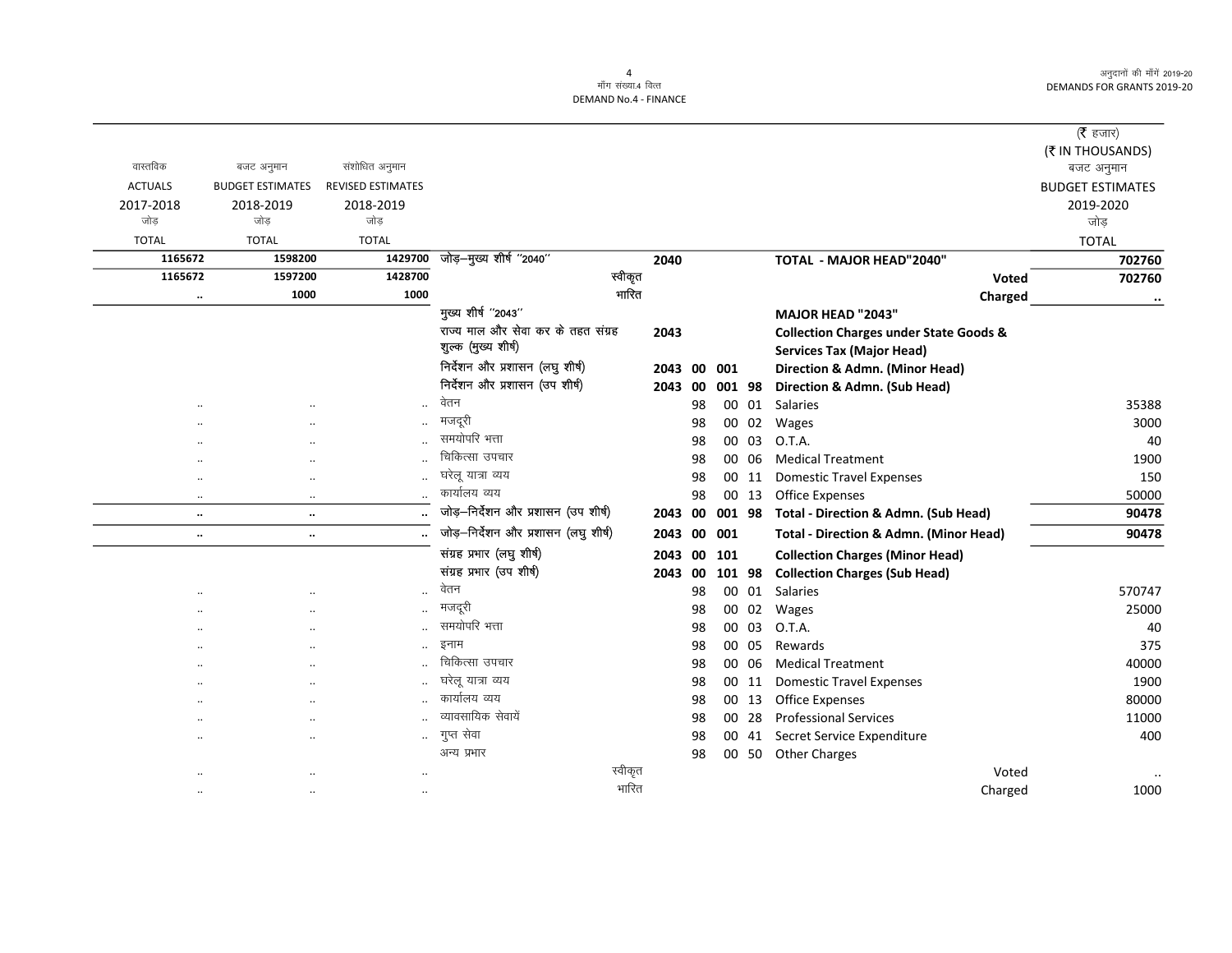$\overline{\phantom{0}}$ 

|                      |                         |                          |                                                                  |      |    |                |       |                                                                         | ( $\bar{\tau}$ हजार)    |
|----------------------|-------------------------|--------------------------|------------------------------------------------------------------|------|----|----------------|-------|-------------------------------------------------------------------------|-------------------------|
|                      |                         |                          |                                                                  |      |    |                |       |                                                                         | (₹ IN THOUSANDS)        |
| वास्तविक             | बजट अनुमान              | संशोधित अनुमान           |                                                                  |      |    |                |       |                                                                         | बजट अनुमान              |
| <b>ACTUALS</b>       | <b>BUDGET ESTIMATES</b> | <b>REVISED ESTIMATES</b> |                                                                  |      |    |                |       |                                                                         | <b>BUDGET ESTIMATES</b> |
| 2017-2018            | 2018-2019               | 2018-2019                |                                                                  |      |    |                |       |                                                                         | 2019-2020               |
| जोड                  | जोड                     | जोड                      |                                                                  |      |    |                |       |                                                                         | जोड़                    |
| <b>TOTAL</b>         | <b>TOTAL</b>            | <b>TOTAL</b>             |                                                                  |      |    |                |       |                                                                         | <b>TOTAL</b>            |
|                      | $\ddotsc$<br>$\ddotsc$  |                          | जोड़-संग्रह प्रभार (उप शीर्ष)                                    |      |    |                |       | 2043 00 101 98 Total - Collection Charges (Sub Head)                    | 730462                  |
| $\ddot{\phantom{0}}$ | $\ddot{\phantom{a}}$    |                          | स्वीकृत                                                          |      |    |                |       | <b>Voted</b>                                                            | 729462                  |
| $\cdots$             | $\cdots$                | $\cdot$                  | भारित                                                            |      |    |                |       | Charged                                                                 | 1000                    |
|                      |                         |                          | उपयोगकर्ता प्रभार - जी एस टी एन (उप<br>शीर्ष)                    |      |    |                |       | 2043 00 101 97 User Charges - GSTN (Sub Head)                           |                         |
| $\cdot\cdot$         |                         |                          | व्यावसायिक सेवायें                                               |      | 97 |                | 00 28 | <b>Professional Services</b>                                            | 1000                    |
| $\ddotsc$            |                         |                          | अंशदान                                                           |      | 97 |                |       | 00 32 Contribution                                                      | 200000                  |
| $\ddot{\phantom{0}}$ | $\ddot{\phantom{0}}$    |                          | जोड़- उपयोगकर्ता प्रभार - जी एस टी<br>एन (उप शीर्ष)              | 2043 |    |                |       | 00 101 97 Total - User Charges - GSTN (Sub Head)                        | 201000                  |
| $\ldots$             | $\ldots$                |                          | जोड़-संग्रह प्रभार (लघु शीर्ष)                                   |      |    | 2043 00 101    |       | <b>Total - Collection Charges (Minor Head)</b>                          | 931462                  |
| $\ldots$             | $\cdot\cdot$            |                          | स्वीकृत                                                          |      |    |                |       | Voted                                                                   | 930462                  |
|                      | $\ddot{\phantom{a}}$    |                          | भारित                                                            |      |    |                |       | Charged                                                                 | 1000                    |
|                      |                         |                          | एसजीएसटी के विलंबित प्रतिदाय पर ब्याज<br>भुगतान (लघु शीर्ष)      |      |    | 2043 00 102    |       | Interest Paid on delayed refunds of SGST<br>(Minor Head)                |                         |
|                      |                         |                          | एसजीएसटी के विलंबित प्रतिदाय पर ब्याज<br>भुगतान (उप शीर्ष)       | 2043 |    | 00 102 98      |       | Interest Paid on delayed refunds of SGST<br>(Sub Head)                  |                         |
| $\ddotsc$            | $\ddotsc$               |                          | अन्य प्रभार                                                      |      | 98 |                | 00 50 | <b>Other Charges</b>                                                    | 1000                    |
| $\ddot{\phantom{0}}$ | $\ddotsc$               |                          | जोड़-एसजीएसटी के विलंबित प्रतिदाय पर<br>ब्याज भुगतान (उप शीर्ष)  |      |    | 2043 00 102 98 |       | Total - Interest Paid on delayed refunds of                             | 1000                    |
|                      |                         |                          |                                                                  |      |    |                |       | SGST (Sub Head)                                                         |                         |
| $\ddotsc$            | $\ddotsc$               |                          | जोड़–एसजीएसटी के विलंबित प्रतिदाय पर<br>ब्याज भुगतान (लघु शीर्ष) |      |    | 2043 00 102    |       | Total - Interest Paid on delayed refunds of<br><b>SGST (Minor Head)</b> | 1000                    |
|                      | $\ddotsc$<br>$\ldots$   | $\ddotsc$                | जोड़-मुख्य शीर्ष "2043"                                          | 2043 |    |                |       | <b>TOTAL - MAJOR HEAD"2043"</b>                                         | 1022940                 |
| $\ldots$             | $\cdot\cdot$            |                          | स्वीकृत                                                          |      |    |                |       | <b>Voted</b>                                                            | 1021940                 |
| $\ldots$             | $\cdot\cdot$            |                          | भारित                                                            |      |    |                |       | Charged                                                                 | 1000                    |
| 1165672              | 1598200                 | 1429700                  | जोड़-राजस्व भाग                                                  |      |    |                |       | <b>TOTAL - REVENUE SECTION</b>                                          | 1725700                 |
| 1165672              | 1597200                 | 1428700                  | स्वीकृत                                                          |      |    |                |       | Voted                                                                   | 1724700                 |
| $\ldots$             | 1000                    | 1000                     | भारित                                                            |      |    |                |       | Charged                                                                 | 1000                    |
|                      |                         |                          |                                                                  |      |    |                |       |                                                                         |                         |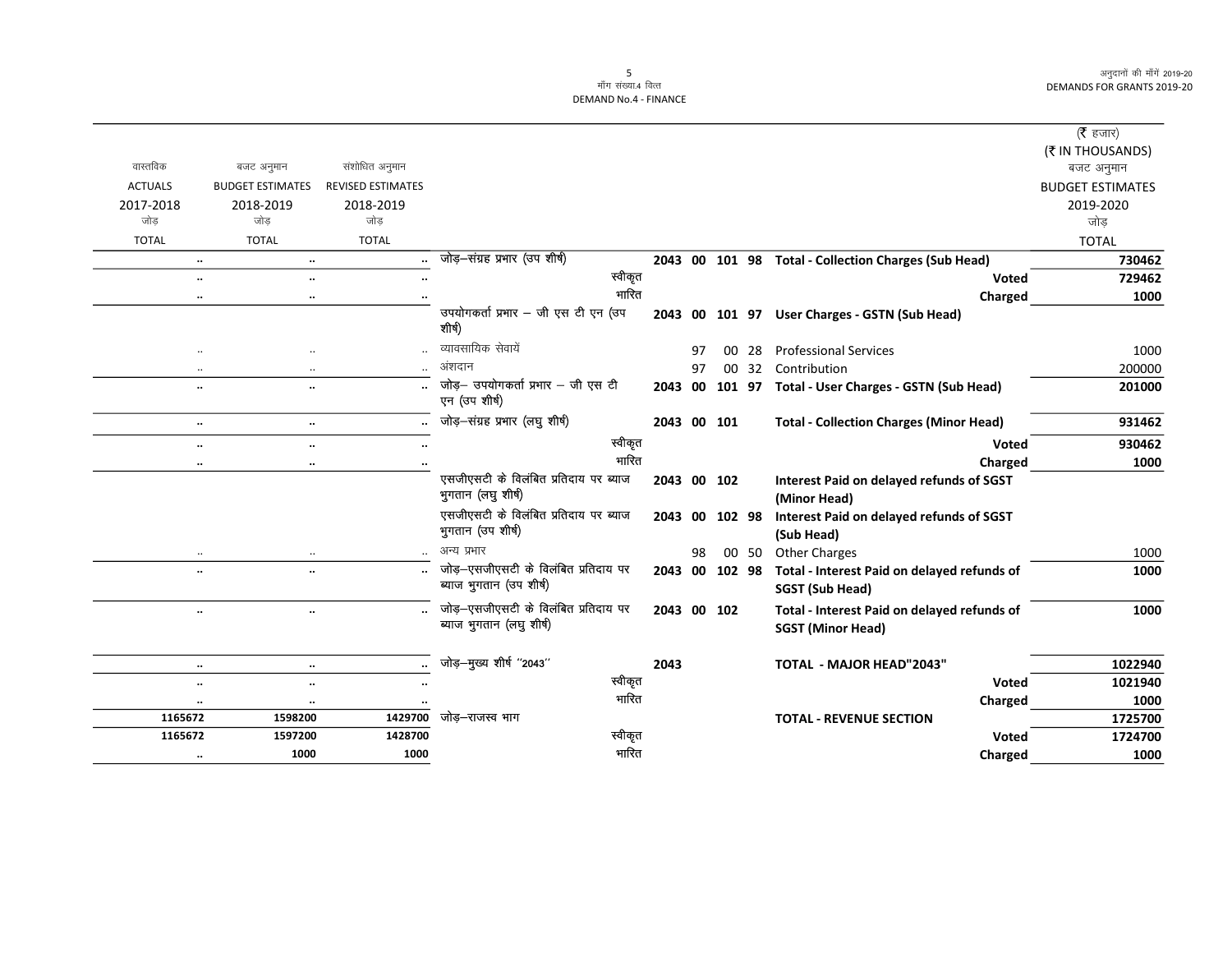6<br>माँग संख्या.4 वित्त DEMAND No.4 - FINANCE

|                |                         |                          |                                                         |                        |    |        |       |                                                                               | ( <b>रै</b> हजार)<br>(₹ IN THOUSANDS) |
|----------------|-------------------------|--------------------------|---------------------------------------------------------|------------------------|----|--------|-------|-------------------------------------------------------------------------------|---------------------------------------|
| वास्तविक       | बजट अनुमान              | संशोधित अनुमान           |                                                         |                        |    |        |       |                                                                               | बजट अनुमान                            |
| <b>ACTUALS</b> | <b>BUDGET ESTIMATES</b> | <b>REVISED ESTIMATES</b> |                                                         |                        |    |        |       |                                                                               | <b>BUDGET ESTIMATES</b>               |
| 2017-2018      | 2018-2019               | 2018-2019                |                                                         |                        |    |        |       |                                                                               | 2019-2020                             |
| जोड़           | जोड                     | जोड                      |                                                         |                        |    |        |       |                                                                               | जोड                                   |
| <b>TOTAL</b>   | <b>TOTAL</b>            | <b>TOTAL</b>             |                                                         |                        |    |        |       |                                                                               | <b>TOTAL</b>                          |
|                |                         |                          | पूँजी भाग :                                             |                        |    |        |       | <b>CAPITAL SECTION:</b>                                                       |                                       |
|                |                         |                          | मुख्य शीर्ष "4059"                                      |                        |    |        |       | MAJOR HEAD "4059"                                                             |                                       |
|                |                         |                          | सार्वजनिक कार्यों पर पूंजीगत परिव्यय                    | 4059                   |    |        |       | Capital outlay on public works (Major                                         |                                       |
|                |                         |                          | (मुख्य शीर्ष)                                           |                        |    |        |       | Head)                                                                         |                                       |
|                |                         |                          | कार्यालय भवन (उप मुख्य शीर्ष)                           | 4059 01                |    |        |       | <b>Office Building (Sub Major Head)</b>                                       |                                       |
|                |                         |                          | निर्माण (लघु शीर्ष)                                     | 4059 01 051            |    |        |       | <b>Construction (Minor Head)</b>                                              |                                       |
|                |                         |                          | व्यापार एवं कर एनैक्सी भवन (उप शीर्ष)                   | 4059 01                |    |        |       | 051 86 Trade & Taxes Annexe Building (Sub Head)                               |                                       |
| $\ddotsc$      | 40000                   | 15000                    | बडे निर्माण कार्य                                       |                        | 86 |        | 00 53 | Major Works                                                                   | 15000                                 |
|                | 40000                   | 15000                    | जोड़—व्यापार एवं कर एनैक्सी भवन (उप<br>शीर्ष)           | 4059 01 051 86         |    |        |       | <b>Total - Trade &amp; Taxes Annexe Building (Sub</b>                         | 15000                                 |
|                |                         |                          |                                                         |                        |    |        |       | Head)                                                                         |                                       |
|                |                         |                          | भवन का नवीनीकरण/मरम्मत (उप शीर्ष)                       | 4059 01 051 85         |    |        |       | <b>Renovation/ Maintainence of Building</b>                                   |                                       |
|                |                         |                          |                                                         |                        |    |        |       | (Sub Head)                                                                    |                                       |
| 20329          |                         | $\ldots$                 | लघु कार्य                                               |                        | 85 |        | 00 27 | Minor works                                                                   |                                       |
|                | 40000                   | 35000                    | बड़े निर्माण कार्य                                      |                        | 85 |        | 00 53 | <b>Major Works</b>                                                            | 35000                                 |
| 20329          | 40000                   | 35000                    | जोड़—भवन का नवीनीकरण/मरम्मत (उप<br>शीर्ष)               |                        |    |        |       | 4059 01 051 85 Total - Renovation/ Maintainence of                            | 35000                                 |
| 20329          |                         |                          | जोड़–निर्माण (लघु शीर्ष)                                |                        |    |        |       | <b>Building (Sub Head)</b>                                                    |                                       |
| 20329          | 80000<br>80000          | 50000<br>50000           | जोड़—कार्यालय भवन (उप मुख्य शीर्ष)                      | 4059 01 051            |    |        |       | <b>Total - Construction (Minor Head)</b>                                      | 50000                                 |
|                |                         |                          |                                                         | 4059 01                |    |        |       | <b>Total - Office Building (Sub Major Head)</b>                               | 50000                                 |
|                |                         |                          | सामान्य (उप मुख्य शीर्ष)                                | 4059 80                |    |        |       | <b>General (Sub Major Head)</b>                                               |                                       |
|                |                         |                          | अन्य व्यय (लघु शीर्ष)                                   | 4059 80                |    | 800    |       | <b>Other Expenditure (Minor Head)</b>                                         |                                       |
| 17565          | 21500                   | 30000                    | व्यापार एवं कर (उप शीर्ष)<br>मोटर वाहन                  | 4059 80                |    | 800 85 |       | Trade & Taxes (Sub Head)                                                      |                                       |
| 17565          | 21500                   | 30000                    | जोड़-व्यापार एवं कर (उप शीर्ष)                          |                        | 85 |        | 00 51 | Motor Vehicle                                                                 |                                       |
| 17565          | 21500                   | 30000                    | जोड़–अन्य व्यय (लघु शीर्ष)                              | 4059 80<br>4059 80 800 |    |        |       | 800 85 Total - Trade & Taxes (Sub Head)                                       |                                       |
|                |                         |                          |                                                         |                        |    |        |       | <b>Total - Other Expenditure (Minor Head)</b>                                 | $\bullet\bullet$                      |
| 17565          | 21500                   | 30000                    | जोड़-सामान्य (उप मुख्य शीर्ष)                           | 4059 80                |    |        |       | <b>Total - General (Sub Major Head)</b>                                       |                                       |
| 37894          | 101500                  | 80000                    | जोड़-मुख्य शीर्ष "4059"<br>मुख्य शीर्ष "4070"           | 4059                   |    |        |       | <b>TOTAL - MAJOR HEAD"4059"</b>                                               | 50000                                 |
|                |                         |                          |                                                         |                        |    |        |       | <b>MAJOR HEAD "4070"</b>                                                      |                                       |
|                |                         |                          | अन्य प्रशासनिक सेवाओं पर पूँजी परिव्यय<br>(मुख्य शीर्ष) | 4070                   |    |        |       | <b>Capital Outlay on other Administrative</b><br><b>Services (major Head)</b> |                                       |
|                |                         |                          | अन्य व्यय (लघु शीर्ष)                                   | 4070 00 800            |    |        |       | <b>Other Expenditure (Minor Head)</b>                                         |                                       |

व्यापार एवं कर (उप शीर्ष) 4070 00 800 83 Trade & Taxes (Sub Head)